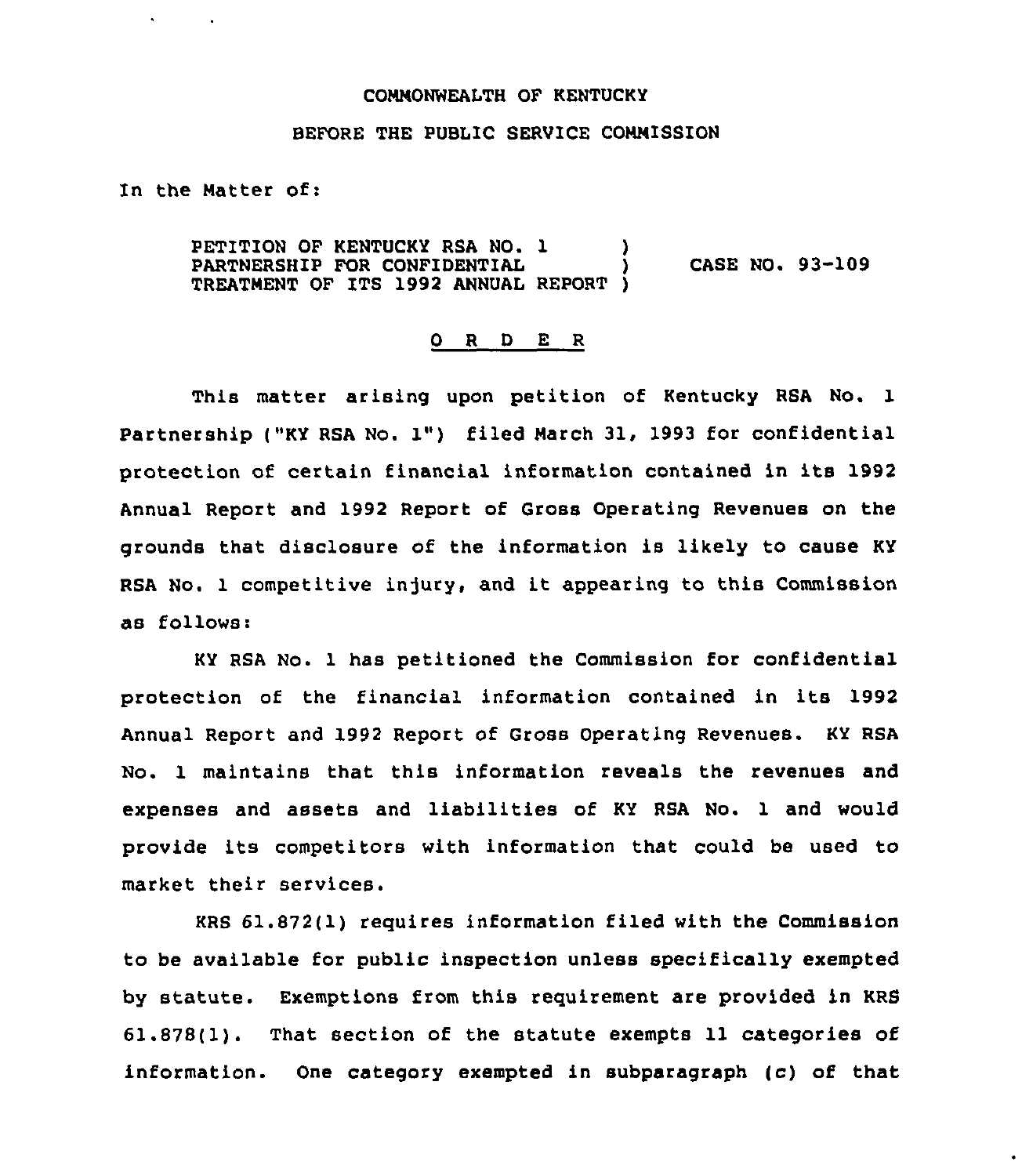section is commercial information confidentially disclosed to the Commission. To qualify for that exemption, it must be established that disclosure of the information is likely to cause substantial competitive harm to the party from whom the information was obtained. To satisfy this test, the party claiming confidentiality must demonstrate actual competition and a likelihood of substantial competitive in)ury if the information is disclosed. Competitive injury occurs when disclosure of the information gives competitors an unfair business advantage.

The information sought to be protected is presented by KY RSA No. 1 in summary form and does not contain sufficient detail to have significant competitive value. Additionally, information contained in certain portions of the report is available to the public from other sources. Therefore, no competitive harm has been established and the petition for confidential protection should be denied.

This Commission being otherwise sufficiently advised,

IT IS ORDERED that:

1. The petition for confidential protection of certain financial information contained in its 1992 Annual Report and 1992 Report of Gross Operating Revenues, which KY RSA No. 1 has petitioned be withheld from public disclosure, be and is hereby denied.

2. The information sought to be protected from disclosure shall be held as confidential and proprietary for a period of 20 days from the date of this Order, at the expiration of which it

 $-2-$